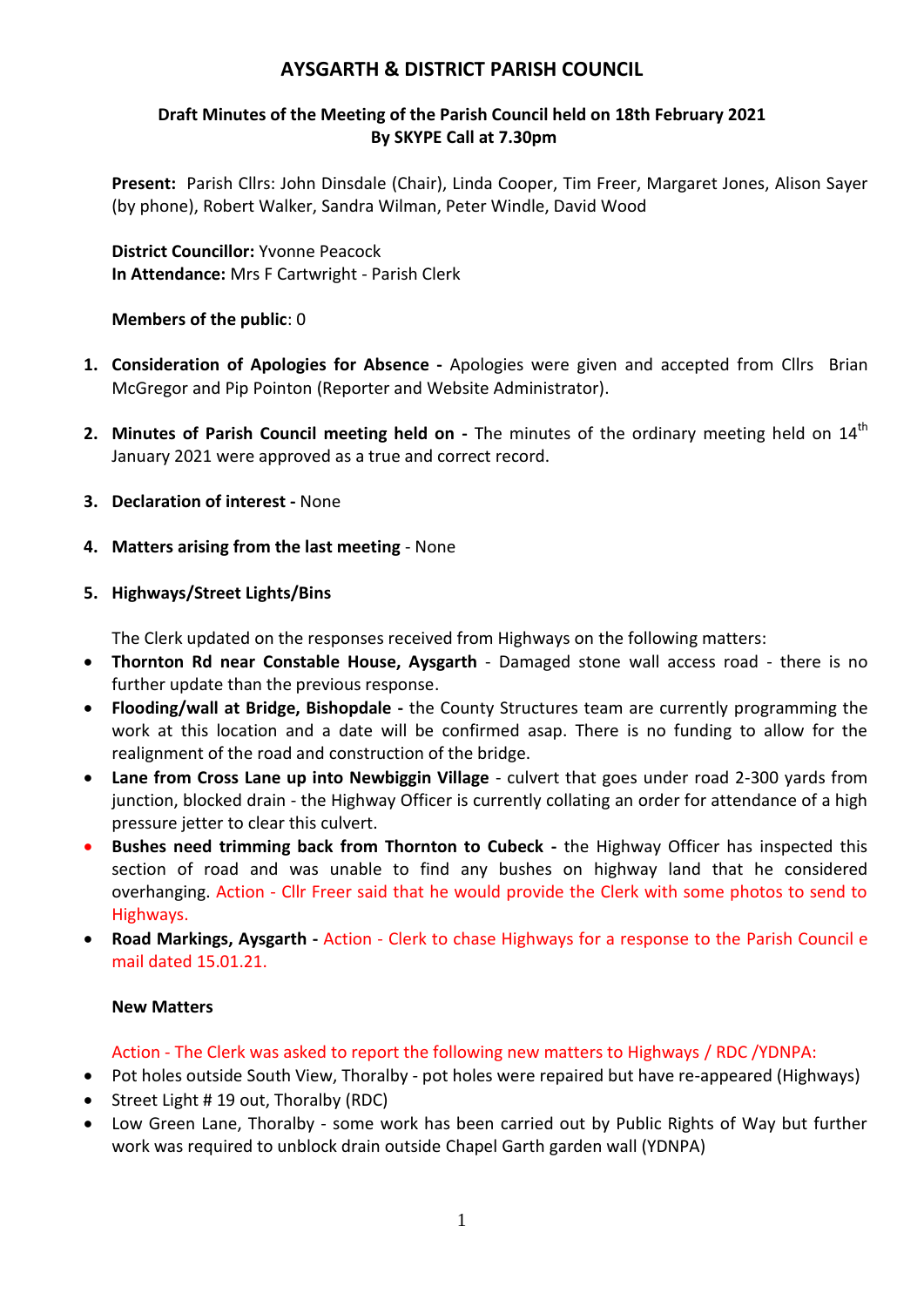### **6. Financial Matters**

### **6.1 The council resolved to authorise the following payments:**

| Chq #        | Payee                  | £       | <b>Description</b>                    |
|--------------|------------------------|---------|---------------------------------------|
| 100969       | F Cartwright           | 150.52  | Clerk Pay - February 21               |
| 100970       | F Cartwright           | 10.00   | Clerk Expenses - February 21          |
| 100971       | F Cartwright           | 150.52  | Clerk Pay - March 21                  |
| 100972       | F Cartwright           | 10.00   | Clerk Expenses - March 21             |
| 100973       | <b>Business Stream</b> | 24.00   | Rock Garden Water 15.10.20 - 12.01.21 |
| <b>Total</b> |                        | £345.04 |                                       |

### **7. Planning**

### **New Applications**

**R/57/5Z/LB at Turn Syke Barn, Newbiggin, Bishopdale, DL8 3TD** - Listed Building consent re-roofing and roof insulation - **The Parish Council had no comment to make.**

**R/58/55B/OH Thoralby Village** - Reg 5 The Overhead Lines (Exemption) Regulations 2009 to replace 16 No. low voltage wooden support poles and renew stay rods, stay wires and service conductors where required - **The Parish Council had no comment to make.**

### **Pending Update**

**R/59/50C at Hardbanks Barn, Thornton Rust, DL8 3AS** - full planning permission for widening of pedestrian access track, extension of an existing stone flagged area, installation of external safety lights and submission of a stone wall with a hedge (retrospective)

**R/53/32 at Big Laithe, Bishopdale** - full planning permission for conversion of barn to create 1 No. dwelling with associated parking and curtilage works and installation of package treatment packs

**R/53/27F at Land west of Kidstones Gill Bridge, Bishopdale** - Section 73 application to vary/remove conditions 1, 2, 3, 4, 7, 8 & 9 of R/53/27 (full planning permission for creation of access gateway, upgrade of access track and erection of replacement agricultural building (part retrospective))

**R/51/54M at Birkbeck House, Aysgarth, DL8 35R** - full planning permission for conversion of existing two bedroom "live/work" unit into three-bedroom holiday let

**R/51/54N/LB at Birkbeck House, Aysgarth, DL8 35R** - listed building consent for conversion of existing two bedroom "live/work" unit into three-bedroom holiday let

**R/58/12R at Town Head Farm, Thoralby, DL8 3SU -** full planning permission for erection of agricultural building

**R/58/95 at Bishop Fold, Westfield Lane, Thoralby, DL8 3SU** - householder planning permission for demolition of conservatory and erection of garden room to south elevation (amended plans)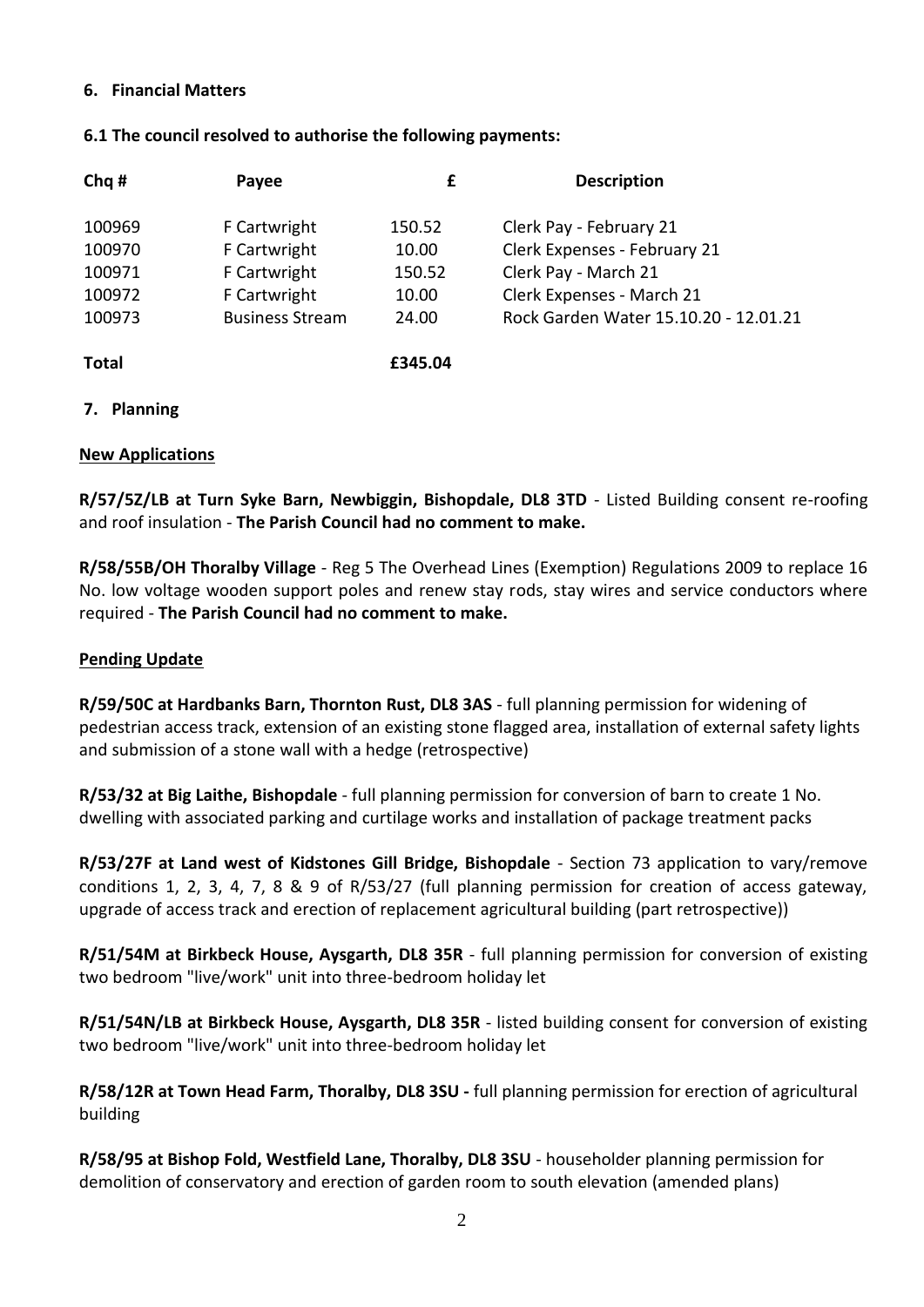**R/51/54N/LB at Birkbeck House, Aysgarth -** listed building consent for conversion of existing two bedroom "live/work" unit into three- bedroom holiday let (also see pending below)

**R/51/54M** - full planning permission for conversion of existing two bedroom "live/work" unit into threebedroom holiday let at Birkbeck House, Aysgarth (also see pending below)

**R/59/54 at High Meadow (formerly Brookside Barn), Thornton Rust, DL8 3AW** - full planning permission for re-occupation of a former dwelling and installation of package treatment plant

**R/57/5Y/LB at Turn Syke Barn, Newbiggin, DL8 3TD** - listed building consent to retain the external boiler which has been installed to the rear elevation

## Approved Conditionally - None

## **8. Thoralby Moss & Thornton Mire (Standing Item)**

Cllrs Wilman and Cooper updated the meeting that Thoralby Parish had distributed 75 letters re the proposed drainage work. A majority of 73 residents supported the proposals. Thoralby Parish had decided to go ahead with the works when the weather permitted. The invoice(s) would be sent to the Parish Council for approval in due course.

## **9. Ownership of Land/Rights of Way (Standing Item)**

### **10. Natural England Higher Level Stewardship (HLS) agreement expires in 2021.**

Cllr Dinsdale advised that no further update had been received (the agreement would roll over in 2021 pending the new scheme being introduced).

### **11. Asset Register (Circulated)**

The Parish Council reviewed the 2020 Asset Register and asked the Clerk to update in preparation for the Year ended 31.03.21 Accounts and in preparation for the insurance renewal discussion (item 12). The following additions were added:

| Asset                                                       | <b>Notional Value</b> |
|-------------------------------------------------------------|-----------------------|
| • Church Steps, Aysgarth (closest to Church with hand rail) | £10,000.00            |
| Rock Garden, Aysgarth                                       | £25,000.00            |

### **12. Insurance (Circulated)**

The Parish Council reviewed the following documents: Pre-renewal Risk Presentation for 01.04.21 Renewal *Previous Year Policy Schedule Previous Year Statement of Fact*

The Policy Schedule and Statement of Fact had not yet been received for 01.04.21 renewal.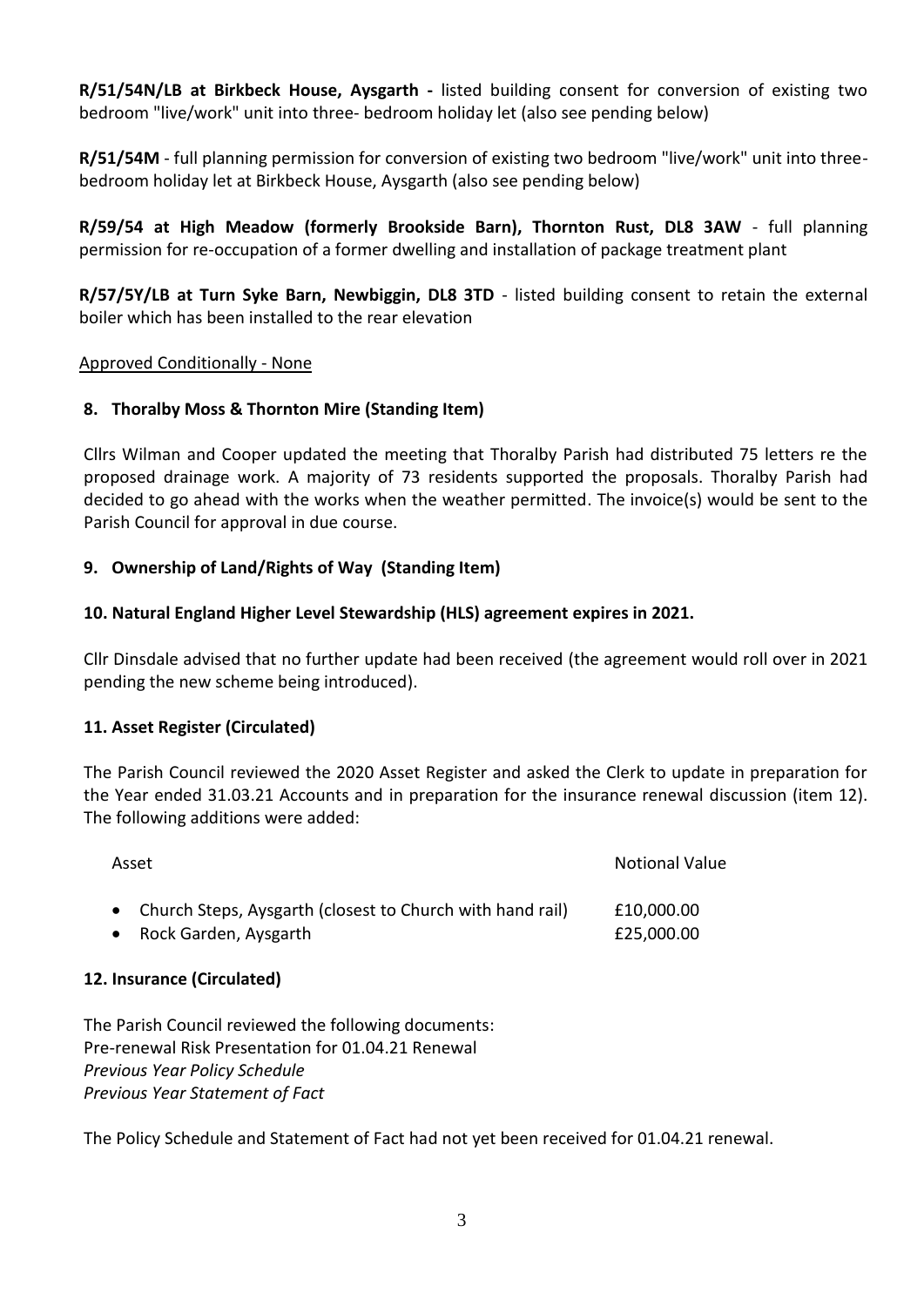The Parish Council approved the insurance cover. Providing the 2021 details were in line, the renewal would be approved via e mail. Insurance for the Kennel Field would be arranged separately if the Parish Council decided to lease the Field.

## **13. Rock Garden, Aysgarth - Requirement for Green Bin**

The Parish Council discussed the logistical difficulties of using a green bin. Cllr Dinsdale agreed to further look into options.

Cllr Dinsdale confirmed that he had sourced a grant from the Crouche Trust to cover the costs of new steps at the Garden. Action - Cllr Dinsdale to arrange the application paperwork with the Clerk.

# **14. Local Plan Forum Zoom Meeting 11.02.21 re Yorkshire Dales National Park Local Plan 2023 - 2040 Consultation No. 3 - Exploring our options: Building new homes January - February 2021. Village Boundaries**

Cllr Windle and Dinsdale attended the meeting. The Clerk to the Local Plan Forum would circulate minutes in due course. Action - Clerk to e mail localplan@yorkshiredales.org.uk expressing Parish Council views that the Local Plan should be as flexible and responsive to change as possible, the red Boundary Lines should not be too restrictive, individuals should make applications direct and applications should be dealt with on their own merit.

# **15. Kennel Fields, Thornton (Circulated) - Report from The Kennel Field Trust and Feedback from Parish Council Insurers**

The Clerk confirmed that she has provided further details to the insurers on 15.02.21. The insurers had requested additional information and photos on 18.02.21. Action - Cllr Dinsdale to provide photographs and postcode to the Clerk to provide to the insurers.

Parish Councillors had reviewed the Report from the Kennel Field Trust dated 11.02.21. A decision regarding whether to lease the Kennel Field would be taken once the quote from the insurance has been received.

# **16. Brookside, Thornton Rust - permission requested to have a professionally laid gravel track over the western edge of the Green between the road and the boundary of Brookside (garage and gate area) bordering the Beck.**

The Clerk advised the Parish Council is awaiting a response from YALC.

## **17. Correspondence (Circulated)**

The Parish Council noted the following correspondence:

- E mail dated 26.01.21 from Coverdale Connect & Protect re 5G
- E mail dated 28.01.21 from Area 1 Highways, NYCC re Location Plan re Lay By Works
- E mail dated 11.02.21 from Cllr Dale, RDC re Local Government Reorganisation

### **E mail dated 06.02.21 from Aysgarth resident re dog fouling in Aysgarth**

The Parish Council expressed concern about the dog fouling. RDC and the Dog Warden were looking into the matter.